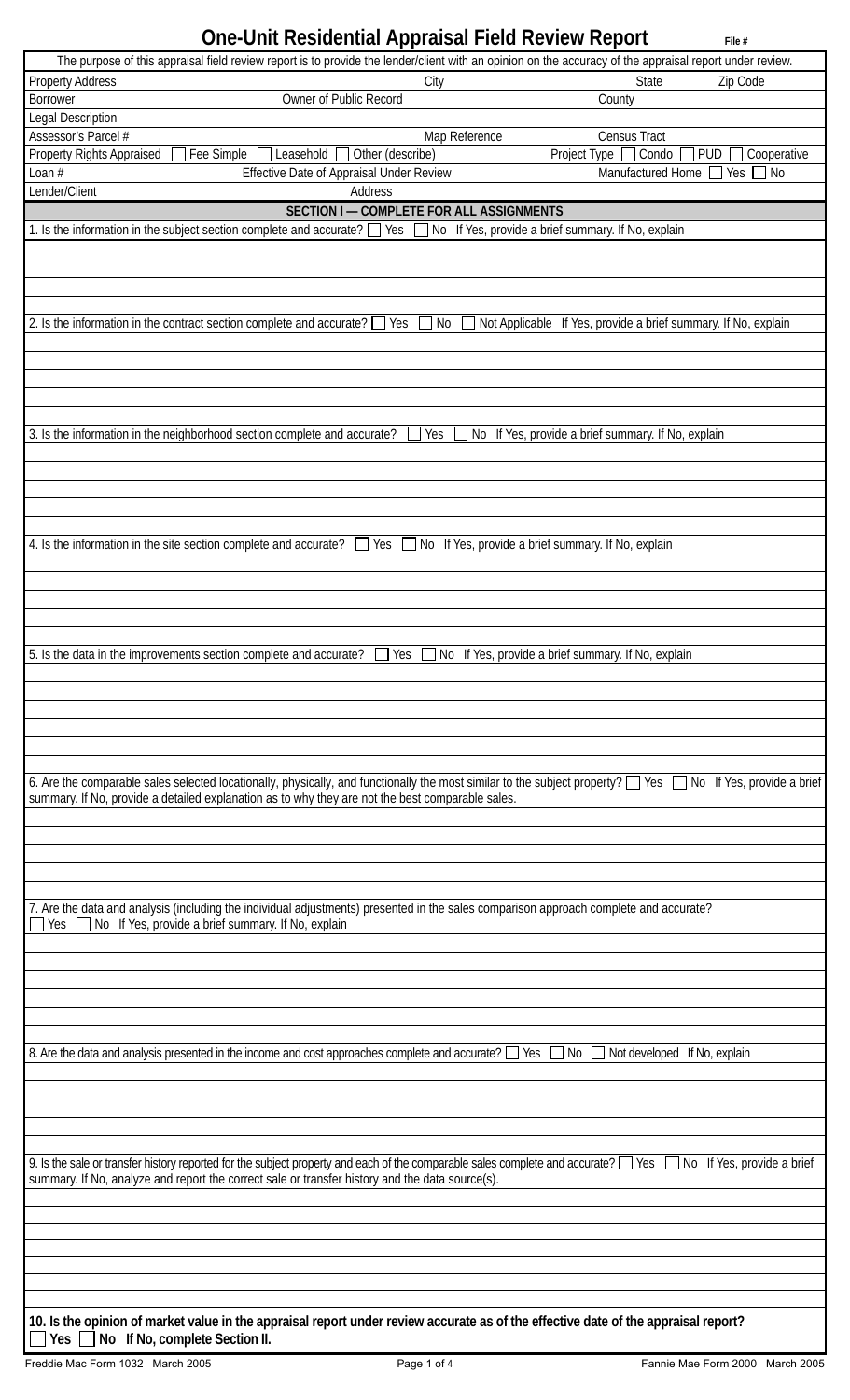# **One-Unit Residential Appraisal Field Review Report** File #

| 1. Provide detailed reasoning for disagreement with the opinion of value in the appraisal report under review.                                                                                                                                                                     |                         |              |                       |              |                                                                     | SECTION II — COMPLETE ONLY IF REVIEW APPRAISER ANSWERS "NO" TO QUESTION 10 IN SECTION I.     |                    |                                                                                                                                    |                    |
|------------------------------------------------------------------------------------------------------------------------------------------------------------------------------------------------------------------------------------------------------------------------------------|-------------------------|--------------|-----------------------|--------------|---------------------------------------------------------------------|----------------------------------------------------------------------------------------------|--------------------|------------------------------------------------------------------------------------------------------------------------------------|--------------------|
|                                                                                                                                                                                                                                                                                    |                         |              |                       |              |                                                                     |                                                                                              |                    |                                                                                                                                    |                    |
|                                                                                                                                                                                                                                                                                    |                         |              |                       |              |                                                                     |                                                                                              |                    |                                                                                                                                    |                    |
|                                                                                                                                                                                                                                                                                    |                         |              |                       |              |                                                                     |                                                                                              |                    |                                                                                                                                    |                    |
| 2. State all extraordinary assumptions used (i.e. gross living area, room count, condition, etc.).                                                                                                                                                                                 |                         |              |                       |              |                                                                     |                                                                                              |                    |                                                                                                                                    |                    |
|                                                                                                                                                                                                                                                                                    |                         |              |                       |              |                                                                     |                                                                                              |                    |                                                                                                                                    |                    |
| 3. Provide a new opinion of value as of the effective date of the appraisal report under review using the below sales comparison analysis grid.                                                                                                                                    |                         |              |                       |              |                                                                     |                                                                                              |                    |                                                                                                                                    |                    |
| (NOTE: This may or may not include the use of the same comparable sales in the appraisal report under review.)                                                                                                                                                                     |                         |              |                       |              |                                                                     |                                                                                              |                    |                                                                                                                                    |                    |
| <b>FEATURE</b><br>Address                                                                                                                                                                                                                                                          | <b>SUBJECT</b>          |              |                       |              | COMPARABLE SALE #1                                                  |                                                                                              | COMPARABLE SALE #2 |                                                                                                                                    | COMPARABLE SALE #3 |
| Proximity to Subject                                                                                                                                                                                                                                                               |                         |              |                       |              |                                                                     |                                                                                              |                    |                                                                                                                                    |                    |
| Sale Price                                                                                                                                                                                                                                                                         | \$                      |              |                       |              | \$                                                                  |                                                                                              | \$                 |                                                                                                                                    | \$                 |
| Sale Price/Gross Liv. Area                                                                                                                                                                                                                                                         | $\sqrt[6]{\frac{1}{2}}$ | sq.ft.       | \$                    | sq.ft.       |                                                                     | \$<br>sq.ft.                                                                                 |                    | \$<br>sq.ft.                                                                                                                       |                    |
| Data Source(s)                                                                                                                                                                                                                                                                     |                         |              |                       |              |                                                                     |                                                                                              |                    |                                                                                                                                    |                    |
| Verification Source(s)<br><b>VALUE ADJUSTMENTS</b>                                                                                                                                                                                                                                 | <b>DESCRIPTION</b>      |              | <b>DESCRIPTION</b>    |              |                                                                     | <b>DESCRIPTION</b>                                                                           |                    | <b>DESCRIPTION</b>                                                                                                                 |                    |
| Sale or Financing                                                                                                                                                                                                                                                                  |                         |              |                       |              | +(-) \$ Adjustment                                                  |                                                                                              | +(-) \$ Adjustment |                                                                                                                                    | +(-) \$ Adjustment |
| Concessions                                                                                                                                                                                                                                                                        |                         |              |                       |              |                                                                     |                                                                                              |                    |                                                                                                                                    |                    |
| Date of Sale/Time                                                                                                                                                                                                                                                                  |                         |              |                       |              |                                                                     |                                                                                              |                    |                                                                                                                                    |                    |
| Location<br>Leasehold/Fee Simple                                                                                                                                                                                                                                                   |                         |              |                       |              |                                                                     |                                                                                              |                    |                                                                                                                                    |                    |
| Site                                                                                                                                                                                                                                                                               |                         |              |                       |              |                                                                     |                                                                                              |                    |                                                                                                                                    |                    |
| View                                                                                                                                                                                                                                                                               |                         |              |                       |              |                                                                     |                                                                                              |                    |                                                                                                                                    |                    |
| Design (Style)                                                                                                                                                                                                                                                                     |                         |              |                       |              |                                                                     |                                                                                              |                    |                                                                                                                                    |                    |
| Quality of Construction                                                                                                                                                                                                                                                            |                         |              |                       |              |                                                                     |                                                                                              |                    |                                                                                                                                    |                    |
| <b>Actual Age</b><br>Condition                                                                                                                                                                                                                                                     |                         |              |                       |              |                                                                     |                                                                                              |                    |                                                                                                                                    |                    |
| Above Grade                                                                                                                                                                                                                                                                        | <b>Bdrms</b><br>Total   | <b>Baths</b> | Total<br><b>Bdrms</b> | <b>Baths</b> |                                                                     | <b>Bdrms</b><br><b>Baths</b><br>Total                                                        |                    | <b>Baths</b><br>Total<br><b>Bdrms</b>                                                                                              |                    |
| Room Count                                                                                                                                                                                                                                                                         |                         |              |                       |              |                                                                     |                                                                                              |                    |                                                                                                                                    |                    |
| Gross Living Area<br>Basement & Finished                                                                                                                                                                                                                                           |                         | sq. ft.      |                       | sq. ft.      |                                                                     | sq. ft.                                                                                      |                    | sq. ft.                                                                                                                            |                    |
| Rooms Below Grade<br><b>Functional Utility</b>                                                                                                                                                                                                                                     |                         |              |                       |              |                                                                     |                                                                                              |                    |                                                                                                                                    |                    |
| Heating/Cooling                                                                                                                                                                                                                                                                    |                         |              |                       |              |                                                                     |                                                                                              |                    |                                                                                                                                    |                    |
| <b>Energy Efficient Items</b>                                                                                                                                                                                                                                                      |                         |              |                       |              |                                                                     |                                                                                              |                    |                                                                                                                                    |                    |
| Garage/Carport<br>Porch/Patio/Deck                                                                                                                                                                                                                                                 |                         |              |                       |              |                                                                     |                                                                                              |                    |                                                                                                                                    |                    |
|                                                                                                                                                                                                                                                                                    |                         |              |                       |              |                                                                     |                                                                                              |                    |                                                                                                                                    |                    |
|                                                                                                                                                                                                                                                                                    |                         |              |                       |              |                                                                     |                                                                                              |                    |                                                                                                                                    |                    |
|                                                                                                                                                                                                                                                                                    |                         |              |                       |              |                                                                     |                                                                                              |                    |                                                                                                                                    |                    |
| Net Adjustment (Total)<br><b>Adjusted Sale Price</b>                                                                                                                                                                                                                               |                         |              | $+$<br>Net Adj.       | $\%$         | \$                                                                  | $\Box$ +<br>$\mathbf{L}$<br>$\%$<br>Net Adj.                                                 | \$                 | $  \cdot  $<br>$\blacksquare$<br>$\%$<br>Net Adj.                                                                                  | \$                 |
| of Comparables                                                                                                                                                                                                                                                                     |                         |              | Gross Adj.            | %            | S.                                                                  | Gross Adj.<br>%                                                                              | S                  | Gross Adj.<br>%                                                                                                                    | \$                 |
| $did \Box$                                                                                                                                                                                                                                                                         |                         |              |                       |              |                                                                     | did not research the sale or transfer history of the above comparable sales. If not, explain |                    |                                                                                                                                    |                    |
|                                                                                                                                                                                                                                                                                    |                         |              |                       |              |                                                                     |                                                                                              |                    |                                                                                                                                    |                    |
| My research<br>did [                                                                                                                                                                                                                                                               |                         |              |                       |              |                                                                     |                                                                                              |                    | did not reveal any prior sales or transfers of the comparable sales for the year prior to the date of sale of the comparable sale. |                    |
| Data source(s)<br>Report the results of the research and analysis of the prior sale or transfer history of the above comparable sales (report additional prior sales on an                                                                                                         |                         |              |                       |              |                                                                     |                                                                                              |                    |                                                                                                                                    |                    |
| addendum).                                                                                                                                                                                                                                                                         |                         |              |                       |              |                                                                     |                                                                                              |                    |                                                                                                                                    |                    |
| <b>ITEM</b>                                                                                                                                                                                                                                                                        |                         |              | COMPARABLE SALE #1    |              |                                                                     | COMPARABLE SALE #2                                                                           |                    | COMPARABLE SALE #3                                                                                                                 |                    |
| Date of Prior Sale/Transfer                                                                                                                                                                                                                                                        |                         |              |                       |              |                                                                     |                                                                                              |                    |                                                                                                                                    |                    |
| Price of Prior Sale/Transfer                                                                                                                                                                                                                                                       |                         |              |                       |              |                                                                     |                                                                                              |                    |                                                                                                                                    |                    |
| Data Source(s)                                                                                                                                                                                                                                                                     |                         |              |                       |              |                                                                     |                                                                                              |                    |                                                                                                                                    |                    |
| Effective Date of Data Source(s)                                                                                                                                                                                                                                                   |                         |              |                       |              |                                                                     |                                                                                              |                    |                                                                                                                                    |                    |
| Analysis of prior sale or transfer history for the comparable sales.                                                                                                                                                                                                               |                         |              |                       |              |                                                                     |                                                                                              |                    |                                                                                                                                    |                    |
|                                                                                                                                                                                                                                                                                    |                         |              |                       |              |                                                                     |                                                                                              |                    |                                                                                                                                    |                    |
|                                                                                                                                                                                                                                                                                    |                         |              |                       |              |                                                                     |                                                                                              |                    |                                                                                                                                    |                    |
| Summary of Value Conclusion (including detailed support for the opinion of value and reasons why the new comparable sales are better that the sales used                                                                                                                           |                         |              |                       |              |                                                                     |                                                                                              |                    |                                                                                                                                    |                    |
| in the appraisal report under review).                                                                                                                                                                                                                                             |                         |              |                       |              |                                                                     |                                                                                              |                    |                                                                                                                                    |                    |
|                                                                                                                                                                                                                                                                                    |                         |              |                       |              |                                                                     |                                                                                              |                    |                                                                                                                                    |                    |
|                                                                                                                                                                                                                                                                                    |                         |              |                       |              |                                                                     |                                                                                              |                    |                                                                                                                                    |                    |
|                                                                                                                                                                                                                                                                                    |                         |              |                       |              |                                                                     |                                                                                              |                    |                                                                                                                                    |                    |
|                                                                                                                                                                                                                                                                                    |                         |              |                       |              |                                                                     |                                                                                              |                    |                                                                                                                                    |                    |
|                                                                                                                                                                                                                                                                                    |                         |              |                       |              |                                                                     |                                                                                              |                    |                                                                                                                                    |                    |
| REVIEW APPRAISER'S OPINION OF MARKET VALUE (Required only if review appraiser answered "No" to Question 10 in Section 1)<br>Based on a $\Box$ visual inspection of the exterior areas of the subject property from at least the street or $\Box$ complete visual inspection of the |                         |              |                       |              |                                                                     |                                                                                              |                    |                                                                                                                                    |                    |
| interior and exterior areas of the subject property, defined scope of work, statement of assumptions and limiting conditions, and appraiser's                                                                                                                                      |                         |              |                       |              |                                                                     |                                                                                              |                    |                                                                                                                                    |                    |
| certification, my opinion of the market value, as defined, of the real property that is the subject of this report is \$                                                                                                                                                           |                         |              |                       |              |                                                                     |                                                                                              |                    |                                                                                                                                    | , as of            |
|                                                                                                                                                                                                                                                                                    |                         |              |                       |              | , which is the effective date of the appraisal report under review. |                                                                                              |                    |                                                                                                                                    |                    |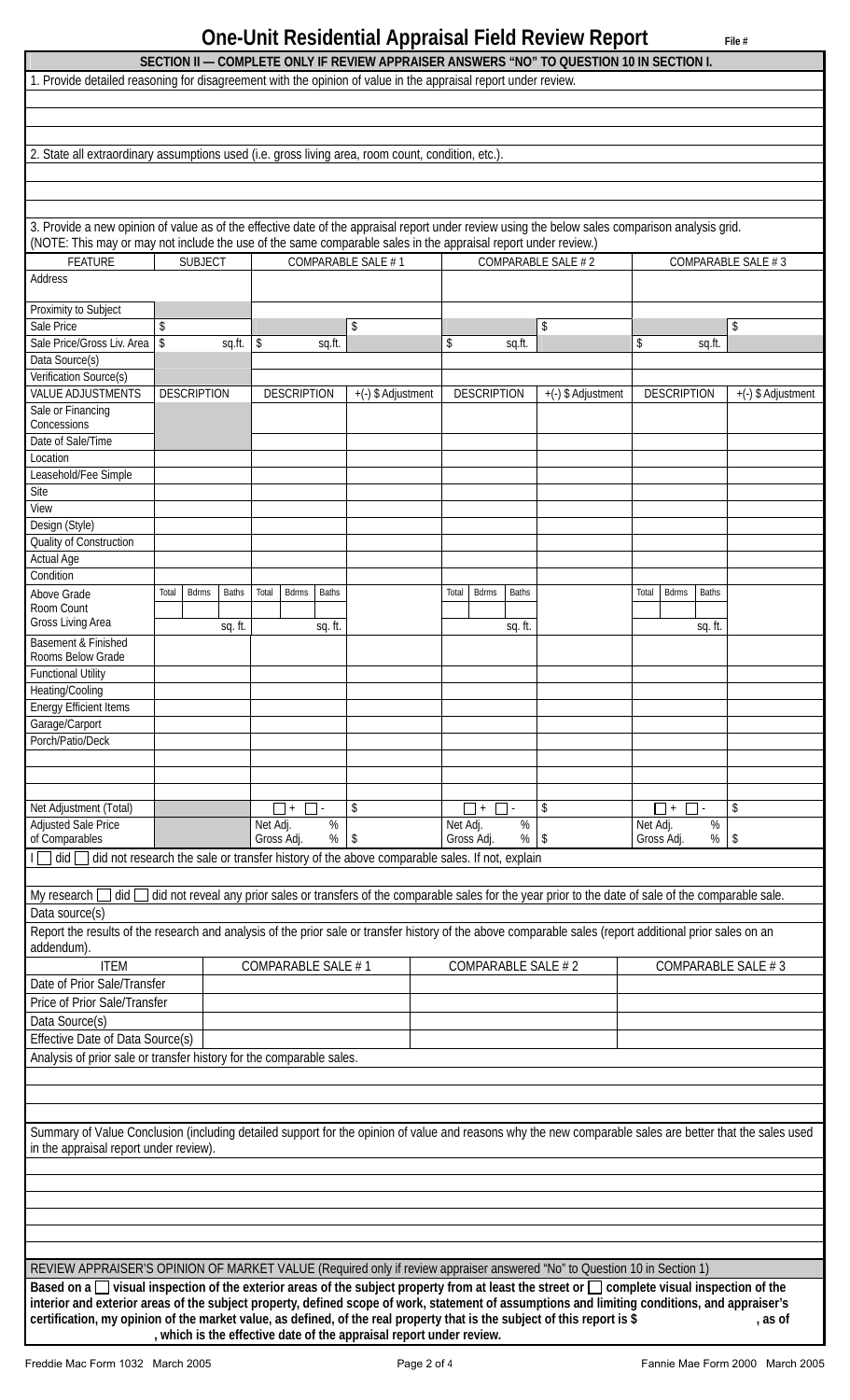**SCOPE OF WORK**

The scope of work for this appraisal field review is defined by the complexity of the appraisal report under review and the reporting requirements of this report form, including the following statement of assumptions and limiting conditions, and certifications. The review appraiser must, at a minimum: (1) read the entire appraisal report under review, (2) perform a visual inspection of the exterior areas of the subject property from at least the street, (3) inspect the neighborhood, (4) inspect each of the comparable sales from at least the street, (5) perform data research and analysis to determine the appropriateness and accuracy of the data in the appraisal report, (6) research, verify, and analyze data from reliable public and/or private sources, (7) determine the accuracy of the opinion of value, and (8) assume the property condition reported in the appraisal report is accurate unless there is evidence to the contrary.

If the review appraiser determines that the opinion of value in the report under review is not accurate, he or she is required to provide an opinion of market value. The review appraiser is not required to replicate the steps completed by the original appraiser that the review appraiser believes to be reliable and in compliance with the applicable real property appraisal development standards of the Uniform Standards of Professional Appraisal Practice. Those items in the appraisal report under review are extended to this report by the use of an extraordinary assumption, which is identified in Section II, Question 2. If the review appraiser determines that the opinion of value is not accurate, he or she must present additional data that has been researched, verified, and analyzed to produce an accurate opinion of value in accordance with the applicable sections of Standard 1 of the Uniform Standards of Professional Appraisal Practice.

#### **INTENDED USE**

The intended use of this appraisal field review report is for the lender/client to evaluate the accuracy and adequacy of support of the appraisal report under review.

### **INTENDED USER**

The intended user of this appraisal field review report is the lender/client.

### **GUIDANCE FOR COMPLETING THE ONE-UNIT RESIDENTIAL APPRAISAL FIELD REVIEW REPORT**

The appraisal review function is important to maintaining the integrity of both the appraisal and loan underwriting processes. The following guidance is intended to aid the review appraiser with the development and reporting of an appraisal field review:

- 1. The review appraiser must be the individual who personally read the entire appraisal report, performed a visual inspection of the exterior areas of the subject property from at least the street, inspected the neighborhood, inspected each of the comparable sales from at least the street, performed the data research and analysis, and prepared and signed this report.
- 2. The review appraiser must focus his or her comments on the appraisal report under review and not include personal opinions about the appraiser(s) who prepared the appraisal.
- 3. The lender/client has withheld the identity of the appraiser(s) who prepared the appraisal report under review, unless otherwise indicated in this report.
- 4. The review appraiser must assume that the condition of the property reported in the appraisal report is accurate, unless there is evidence to the contrary.
- 5. This One-Unit Residential Appraisal Field Review Report is divided into two sections. Section I must be completed for all assignments. Section II must be completed only if the answer to Question 10 in Section I is "No."
- 6. The review appraiser must determine whether the opinion of market value is accurate and adequately supported by market evidence. When the review appraiser disagrees with the opinion of value, he or she must complete Section II. Because appraiser's opinions can vary, the review appraiser must have conclusive evidence that the opinion of value is not accurate.
- 7. The review appraiser must explain why the comparable sales in the appraisal report under review should not have been used. Simply stating: "see grid" is unacceptable. The review appraiser must explain and support his or her conclusions.
- 8. The review appraiser must form an opinion about the overall accuracy and quality of the data in the appraisal report under review. The objective is to determine whether material errors exist and what effect they have on the opinions and conclusions in the appraisal report under review. When the review appraiser agrees that the data is essentially correct (although minor errors may exist), he or she must summarize the overall findings. When the review appraiser determines that material errors exist in the data, he or she must identify them, comment on their overall effect on the opinions and conclusions in the appraisal report under review, and include the correct information.
- 9. The Questions in Section I are intended to identify both the positive and negative elements of the appraisal under review and to report deficiencies. The review appraiser must make it clear to the reader what effect the deficiencies have on the opinions and conclusions in the appraisal report. Simple "Yes" and "No" answers are unacceptable.
- 10. The review appraiser must provide specific, supportable reasons for disagreeing with the opinion of value in the appraisal report under review in response to Question 1 in Section II.
- 11. The review appraiser must identify any extraordinary assumptions that were necessary in order to arrive at his or her opinion of market value. Extraordinary assumptions include the use of information from the appraisal report under review that the review appraiser concludes is reliable (such as an assumption that the reported condition of the subject property is accurate).
- 12. The review appraiser must include the rationale for using new comparable sales. The following question must be answered: Why are these new comparable sales better than the sales in the appraisal report under review?
- 13. The new comparable sales provided by the review appraiser and reported in the sales comparison analysis grid must have closed on or before the effective date of the appraisal report under review. It may be appropriate to include data that was not available to the original appraiser as of the effective date of the original appraisal; however, that information should be reported as "supplemental" to the data that would have been available to the original appraiser.
- 14. The review appraiser must provide a sale or transfer history of the new comparable sales for a minimum of one year prior to the date of sale of the comparable sale. The review appraiser must analyze the sale or transfer data and report the effect, if any, on the review appraiser's conclusions.
- 15. A review of an appraisal on a unit in a condominium, cooperative, or PUD project requires the review appraiser to analyze the project information in the appraisal report under review and comment on its completeness and accuracy.
- 16. An appraisal review of a manufactured home requires the review appraiser to assume that the HUD data plate information is correct, unless information to the contrary is available. In such cases, the review appraiser must identify the source of the data.
- 17. The review appraiser's opinion of market value must be "as of" the effective date of the appraisal report under review.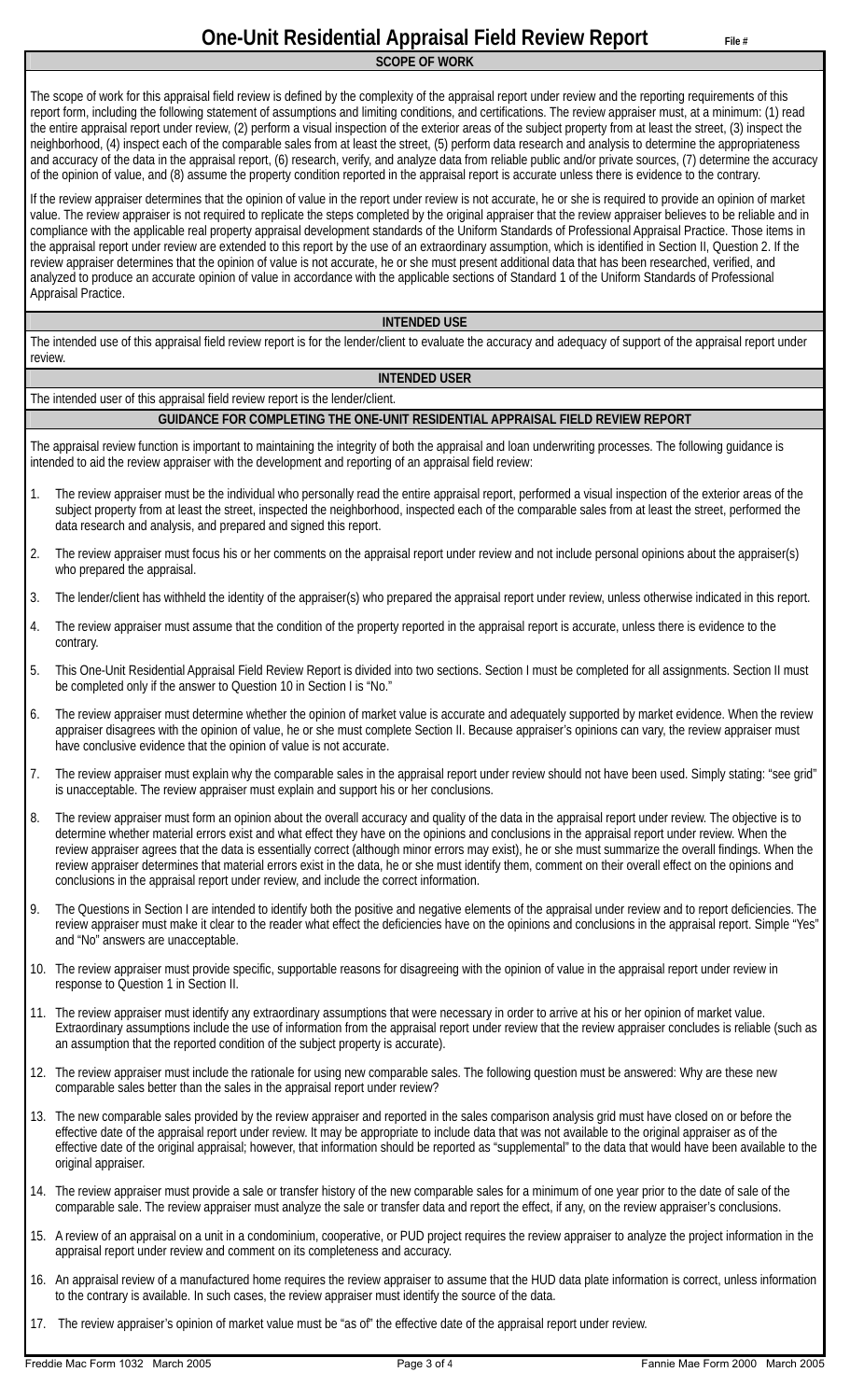# **One-Unit Residential Appraisal Field Review Report** File #

- **STATEMENT OF ASSUMPTIONS AND LIMITING CONDITIONS**  The review appraiser will not be responsible for matters of a legal nature that affect either the property that is the subject of the appraisal under review or the title to it, except for information that he or she became aware of during the research involved in performing this appraisal review. The review appraiser assumes that the title is good and marketable and will not render any opinions about the title.
- 2. The review appraiser will not give testimony or appear in court because he or she performed a review of the appraisal of the property in question, unless specific arrangements to do so have been made beforehand, or as otherwise required by law.
- 3. Unless otherwise stated in this appraisal field review report, the review appraiser has no knowledge of any hidden or unapparent physical deficiencies or adverse conditions of the property (such as but not limited to, needed repairs, deterioration, the presence of hazardous wastes, toxic substances, adverse environmental conditions, etc.) that would make the property less valuable, and has assumed that there are no such conditions and makes no guarantees or warranties, expressed or implied. The review appraiser will not be responsible for any such conditions that do exist or for any engineering or testing that might be required to discover whether such conditions exist. Because the review appraiser is not an expert in the field of environmental hazards, this appraisal field review report must not be considered as an environmental assessment of the property.

### **REVIEW APPRAISER'S CERTIFICATION**

The Review Appraiser certifies and agrees that:

- 1. I have, at a minimum, developed and reported this appraisal field review in accordance with the scope of work requirements stated in this appraisal field review report.
- 2. I performed this appraisal field review in accordance with the requirements of the Uniform Standards of Professional Appraisal Practice that were adopted and promulgated by the Appraisal Standards Board of The Appraisal Foundation and that were in place at the time this appraisal field review report was prepared.
- 3. I have the knowledge and experience to perform appraisals and review appraisals for this type of property in this market area.
- 4. I am aware of, and have access to, the necessary and appropriate public and private data sources, such as multiple listing services, tax assessment records, public land records and other such data sources for the area in which the property is located.
- 5. I obtained the information, estimates, and opinions furnished by other parties and expressed in this appraisal field review report from reliable sources that I believe to be true and correct.
- 6. I have not knowingly withheld any significant information from this appraisal field review report and, to the best of my knowledge, all statements and information in this appraisal field review report are true and correct.
- 7. I stated in this appraisal field review report my own personal, unbiased, and professional analysis, opinions, and conclusions, which are subject only to the assumptions and limiting conditions in this appraisal field review report.
- 8. I have no present or prospective interest in the property that is the subject of this report, and I have no present or prospective personal interest or bias with respect to the participants in the transaction. I did not base, either partially or completely, my analysis and/or opinion of market value (if any) in this appraisal field review report on the race, color, religion, sex, age, marital status, handicap, familial status, or national origin of either the prospective owners or occupants of the subject property or of the present owners or occupants of the properties in the vicinity of the subject property or on any other basis prohibited by law.
- 9. My employment and/or compensation for performing this appraisal field review or any future or anticipated appraisals or appraisal field reviews was not conditioned on any agreement or understanding, written or otherwise, that I would report (or present analysis supporting) a predetermined specific value, a predetermined minimum value, a range or direction in value, a value that favors the cause of any party, or the attainment of a specific result or occurrence of a specific subsequent event (such as approval of a pending mortgage loan application).
- 10. I personally prepared all conclusions and opinions about the real estate that were set forth in this appraisal field review report. I further certify that no one provided significant professional assistance to me in the development of this appraisal field review report. I have not authorized anyone to make a change to any item in this appraisal field review report; therefore, any change made to this appraisal field review report is unauthorized and I will take no responsibility for it.
- 11. I identified the lender/client in this appraisal field review report who is the individual, organization, or agent for the organization that ordered and will receive this appraisal field review report.
- 12. The lender/client may disclose or distribute this appraisal field review report to: the mortgagee or its successors and assigns; mortgage insurers; government sponsored enterprises; other secondary market participants; professional appraisal organizations; any department, agency, or instrumentality of the United States; and any state, the District of Columbia, or other jurisdictions; without having to obtain the review appraiser's consent. Such consent must be obtained before this appraisal field review report may be disclosed or distributed to any other party (including, but not limited to, the public through advertising, public relations, news, sales, or other media).
- 13. The mortgagee or its successors and assigns, mortgage insurers, government sponsored enterprises, and other secondary market participants may rely on this appraisal field review report as part of any mortgage finance transaction that involves any one or more of these parties.
- 14. If this appraisal field review report was transmitted as an "electronic record" containing my "electronic signature," as those terms are defined in applicable federal and/or state laws (excluding audio and video recordings), or a facsimile transmission of this appraisal field review report containing a copy or representation of my signature, the appraisal field review report shall be as effective, enforceable and valid as if a paper version of this appraisal field review report were delivered containing my original hand written signature.
- 15. Any intentional or negligent misrepresentation(s) contained in this appraisal field review report may result in civil liability and/or criminal penalties including, but not limited to, fine or imprisonment or both under the provisions of Title 18, United States Code, Section 1001, et seq., or similar state laws.

| <b>REVIEW APPRAISER</b> | LENDER/CLIENT                                                                                                                                                                                                                  |  |  |  |
|-------------------------|--------------------------------------------------------------------------------------------------------------------------------------------------------------------------------------------------------------------------------|--|--|--|
|                         | Name and the state of the state of the state of the state of the state of the state of the state of the state of the state of the state of the state of the state of the state of the state of the state of the state of the s |  |  |  |
|                         | Company Name                                                                                                                                                                                                                   |  |  |  |
|                         |                                                                                                                                                                                                                                |  |  |  |
|                         |                                                                                                                                                                                                                                |  |  |  |
|                         |                                                                                                                                                                                                                                |  |  |  |
|                         | LENDER/CLIENT OF THE APPRAISAL UNDER REVIEW                                                                                                                                                                                    |  |  |  |
|                         |                                                                                                                                                                                                                                |  |  |  |
|                         |                                                                                                                                                                                                                                |  |  |  |
|                         |                                                                                                                                                                                                                                |  |  |  |
|                         |                                                                                                                                                                                                                                |  |  |  |
|                         | Reviewer's Opinion of Market Value \$<br>Date                                                                                                                                                                                  |  |  |  |
|                         | Only ff review appraiser answered "No" to Questions 10, in Section I.                                                                                                                                                          |  |  |  |